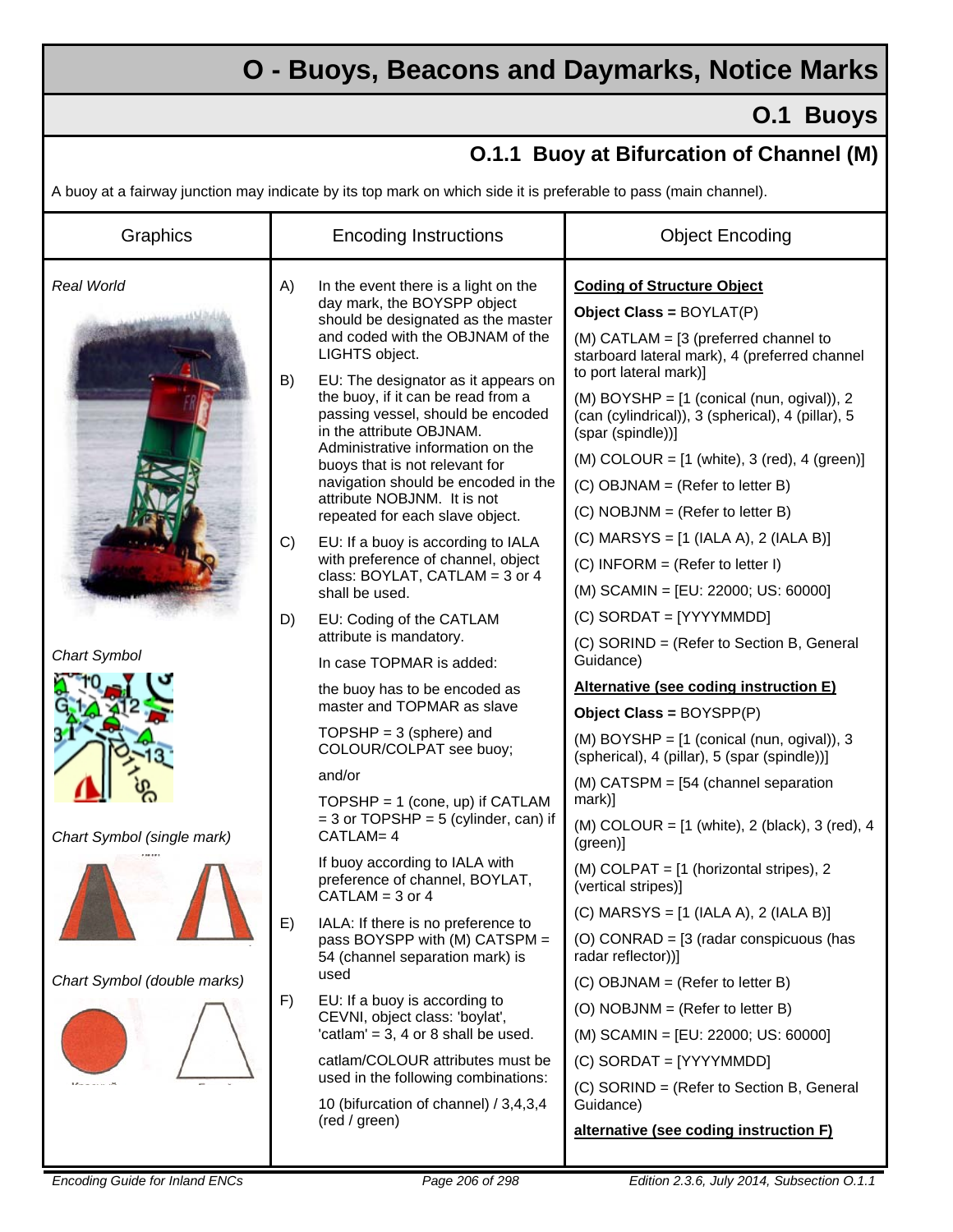| Chart Symbol (double marks)                      | G)       | EU: If not under the issuing<br>authority, use INFORM to indicate<br>responsibility of operation of the<br>buoy.<br>EU: For CEVNI buoy with two<br>topmarks, encode only the upper<br>TOPMAR.<br>If the system of navigational marks<br>of a special sign is different from the<br>system mentioned in 'm_nsys', the<br>attribute MARSYS, INFORM or<br>'marsys' must be used. | <b>Object Class = boylat(P)</b>                                                                                                                                                                                                                                                                                                                           |
|--------------------------------------------------|----------|-------------------------------------------------------------------------------------------------------------------------------------------------------------------------------------------------------------------------------------------------------------------------------------------------------------------------------------------------------------------------------|-----------------------------------------------------------------------------------------------------------------------------------------------------------------------------------------------------------------------------------------------------------------------------------------------------------------------------------------------------------|
| <b>IENC Symbolization</b><br>J5<br>Q<br>J3/M26 4 | H)<br>I) |                                                                                                                                                                                                                                                                                                                                                                               | (M) BOYSHP = [1 (conical (nun, ogival)), 2<br>(can (cylindrical)), 3 (spherical), 4 (pillar), 5<br>(spar (spindle))]                                                                                                                                                                                                                                      |
|                                                  |          |                                                                                                                                                                                                                                                                                                                                                                               | $(M)$ catlam = $[3$ (preferred channel to<br>starboard lateral mark), 4 (preferred channel<br>to port lateral mark), 10 (bifurcation of the<br>channel)]                                                                                                                                                                                                  |
|                                                  |          |                                                                                                                                                                                                                                                                                                                                                                               | $(M)$ COLOUR = [3 (red), 4 (green)]                                                                                                                                                                                                                                                                                                                       |
|                                                  |          |                                                                                                                                                                                                                                                                                                                                                                               | (M) COLPAT = [1 (horizontal stripes)]                                                                                                                                                                                                                                                                                                                     |
|                                                  |          |                                                                                                                                                                                                                                                                                                                                                                               | (C) marsys = [1 (IALA A), 2 (IALA B), 9 (no<br>system), 10 (other system), 11 (CEVNI), 12<br>(Russian inland waterway regulations), 13<br>(Brazilian national inland waterway<br>regulations - two sides), 14 (Brazilian national<br>inland waterway regulations - side<br>independent), 15 (Paraguay-Parana waterway<br>- Brazilian complementary aids)] |
|                                                  |          |                                                                                                                                                                                                                                                                                                                                                                               | (O) CONRAD = [3 (radar conspicuous (has<br>radar reflector))]                                                                                                                                                                                                                                                                                             |
|                                                  |          |                                                                                                                                                                                                                                                                                                                                                                               | (O) INFORM = $(EU:$ Refer to letter G)                                                                                                                                                                                                                                                                                                                    |
|                                                  |          |                                                                                                                                                                                                                                                                                                                                                                               | (C) OBJNAM = (EU: designator as it appears<br>on the structure; US: "Name" + (River Mile),<br>e.g., Avoca Island Cutoff Buoy (132.7)                                                                                                                                                                                                                      |
|                                                  |          |                                                                                                                                                                                                                                                                                                                                                                               | (O) NOBJNM = (Refer to Section B, General<br>Guidance)                                                                                                                                                                                                                                                                                                    |
|                                                  |          |                                                                                                                                                                                                                                                                                                                                                                               | (M) SCAMIN = [EU: 22000; US: 60000]                                                                                                                                                                                                                                                                                                                       |
|                                                  |          |                                                                                                                                                                                                                                                                                                                                                                               | (C) SORDAT = [YYYYMMDD]                                                                                                                                                                                                                                                                                                                                   |
|                                                  |          |                                                                                                                                                                                                                                                                                                                                                                               | (C) SORIND = (Refer to Section B, General<br>Guidance)                                                                                                                                                                                                                                                                                                    |
|                                                  |          |                                                                                                                                                                                                                                                                                                                                                                               | <b>Coding of Equipment Object</b>                                                                                                                                                                                                                                                                                                                         |
|                                                  |          |                                                                                                                                                                                                                                                                                                                                                                               | Object Class = $TOPMAR(P)$                                                                                                                                                                                                                                                                                                                                |
|                                                  |          |                                                                                                                                                                                                                                                                                                                                                                               | $(M)$ COLOUR = $[3$ (red), 4 (green)]                                                                                                                                                                                                                                                                                                                     |
|                                                  |          |                                                                                                                                                                                                                                                                                                                                                                               | $(M)$ TOPSHP = $[1$ (cone, point up), 3 (sphere),<br>5 (cylinder (can))]                                                                                                                                                                                                                                                                                  |
|                                                  |          |                                                                                                                                                                                                                                                                                                                                                                               | (C) COLPAT = [1 (horizontal stripes)]                                                                                                                                                                                                                                                                                                                     |
|                                                  |          |                                                                                                                                                                                                                                                                                                                                                                               | (M) SCAMIN = [EU: 22000; US: 60000]                                                                                                                                                                                                                                                                                                                       |
|                                                  |          |                                                                                                                                                                                                                                                                                                                                                                               | $(C)$ SORDAT = [YYYYMMDD]                                                                                                                                                                                                                                                                                                                                 |
|                                                  |          |                                                                                                                                                                                                                                                                                                                                                                               | (C) SORIND = (Refer to Section B, General<br>Guidance)                                                                                                                                                                                                                                                                                                    |
|                                                  |          |                                                                                                                                                                                                                                                                                                                                                                               | <b>Object Encoding</b>                                                                                                                                                                                                                                                                                                                                    |
|                                                  |          |                                                                                                                                                                                                                                                                                                                                                                               | Object Class = $LIGHTS(P)$                                                                                                                                                                                                                                                                                                                                |
|                                                  |          |                                                                                                                                                                                                                                                                                                                                                                               | (M) COLOUR = $[1 \text{ (white)}$ , 3 (red), 4 (green), 6<br>(yellow)]                                                                                                                                                                                                                                                                                    |
|                                                  |          |                                                                                                                                                                                                                                                                                                                                                                               | (M) EXCLIT = $[1$ (light shown without change<br>of character), 2 (daytime light), 3 (fog light), 4<br>(night light)]                                                                                                                                                                                                                                     |
|                                                  |          |                                                                                                                                                                                                                                                                                                                                                                               | (M) LITCHR = $[1 \text{ (fixed)}, 2 \text{ (flashing)}, 4 \text{ (quick-)}$<br>flashing), 7 (isophased)]                                                                                                                                                                                                                                                  |
|                                                  |          |                                                                                                                                                                                                                                                                                                                                                                               |                                                                                                                                                                                                                                                                                                                                                           |